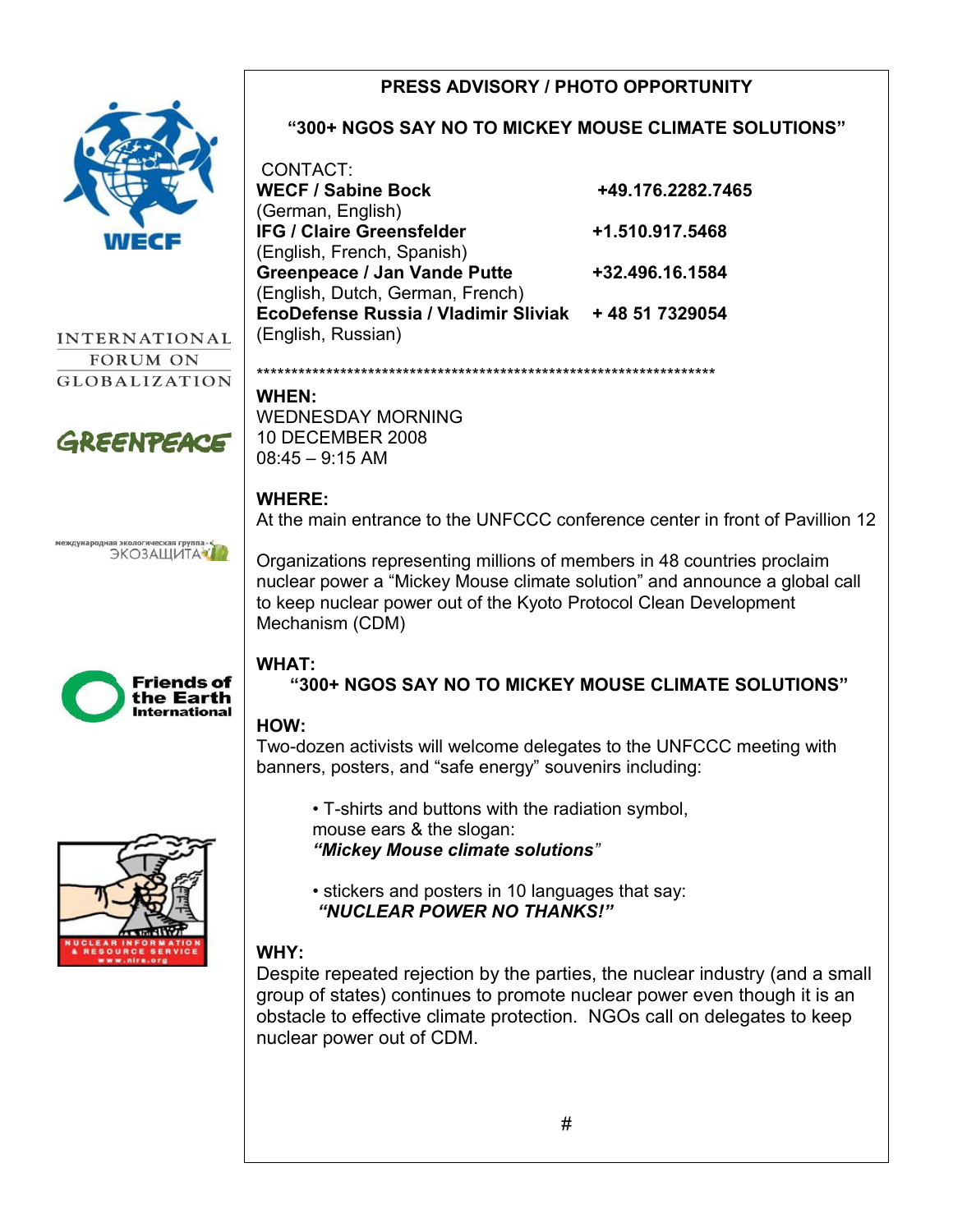# **KEEP NUCLEAR POWER OUT OF CDM: IT'S AN OBSTACLE TO CARBON MITIGATION**

**NGOs Call for removal of the Option to "Include Nuclear Activities" in the Clean Development Mechanism (CDM) and Joint Implementation (JI)"**  from Agenda Item 3a of the Accra Conclusions of the Ad-Hoc Working Group on Further Commitments for Annex I Parties under the Kyoto Protocol: Item I-D, Option 2 in the CDM and Item II-B, Option 2 in the JI

### **Nuclear Power contradicts Clean Development**

The nuclear industry is using the issue of climate change and energy supply as a vehicle to win political and financial support for its dirty and dying sector. Even a massive, four-fold expansion of nuclear power by 2050 would provide only marginal reductions (4%) in greenhouse gas emissions, when we need global emissions to peak at 2015 and 50 - 80% cuts by 2050.

Nuclear energy's 'contribution' to fighting climate change would come too late (long after 2020), with huge costs (US\$ 10 trillion) and would create a myriad of other serious hazards related to accidents, waste and proliferation. These large costs and negative impacts make nuclear energy an obstacle to the necessary development of effective, clean and affordable energy sources – both in developing and industrialised countries.

Activities related to nuclear power must not be allowed to become eligible for the Kyoto Protocol's flexible mechanisms in order to avoid:

- Undermining climate protection by wasting time and taking resources away from more effective and clean solutions;
- Dumping this expensive and unsafe technology on developing countries who would be landed with the associated economic and environmental impacts (accumulation of massive financial debts, increased dependency on foreign fuel and technologies, increased risk from reactor accidents and contamination); and
- Decreasing global security as volumes of nuclear waste with no safe methods of disposal increase massively and both nuclear materials and technologies are spread.



**INTERNATIONAL FORUM ON GLOBALIZATION** 





международная экологическая группа ЭКОЗАШИТА





*Please sign on by sending an email to: wiseamster@antenna.nl With your name, city and country*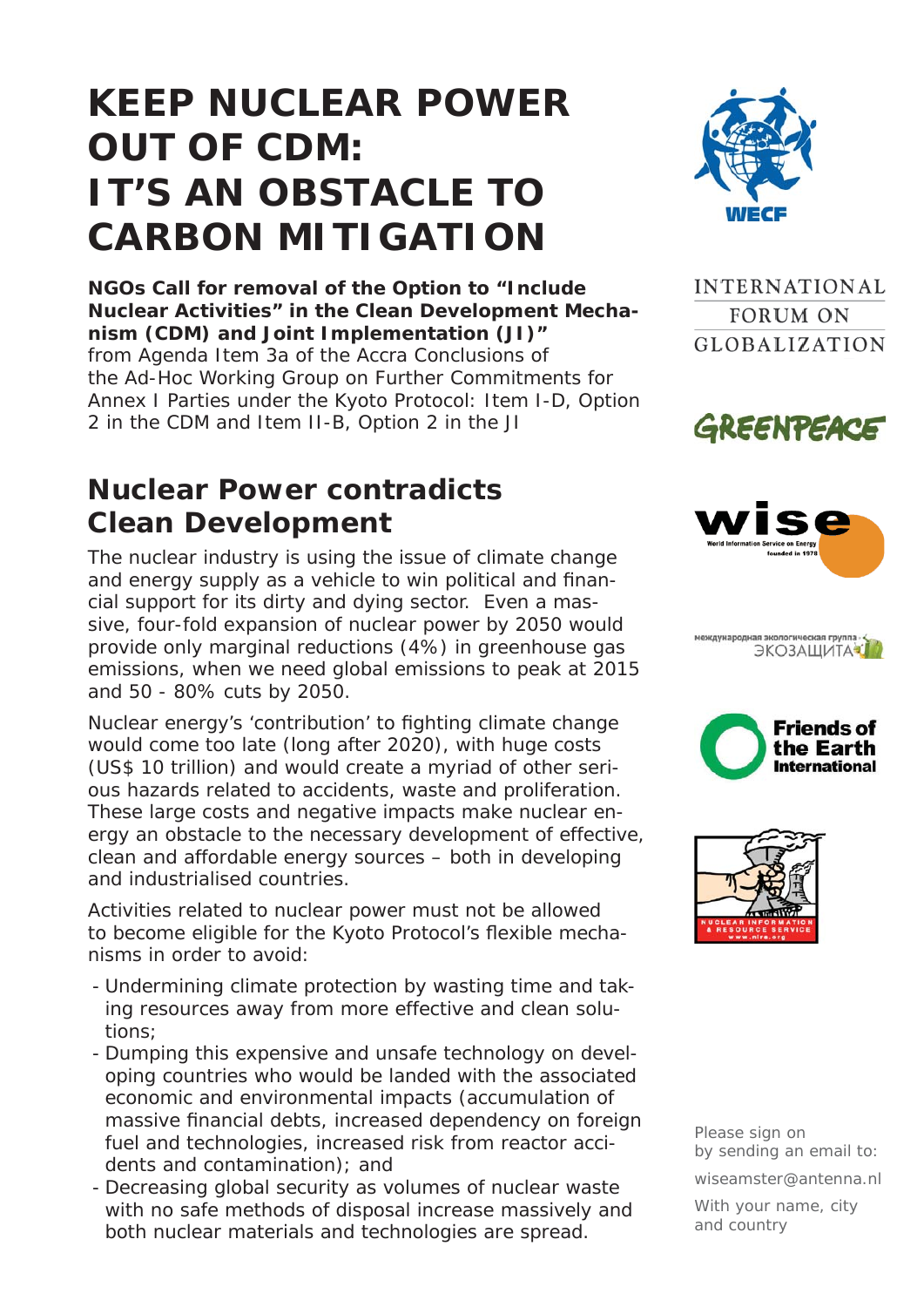## **Expensive and dangerous nuclear power would provide only a marginal contribution to carbon mitigation**

The OECD International Energy Agency's (IEA) Energy Technology Perspectives 2008 Blue Map scenario [1] assesses what energy mix could achieve a 50% reduction in carbon emission by 2050. The agency assumes a four-fold increase of nuclear power generation, from today's 2,600 TWh/year to 9,900 TWh/year in 2050. But this would only reduce CO2 emissions from the energy sector by 6% (around 4 % of overall greenhouse gases).

Even getting to this 6% would require unprecedented rates of growth, sustained over four decades. The nuclear industry would have to build an average of 32 large (1,000 MWe) nuclear reactors every year from now until 2050.

Compare this with the last decade's average where the nuclear industry added 3000 MW of new capacity a year. In the 1980's, the decade of the industry's fastest growth, it built an average of 17,000 MW a year [2] – still only half the rate needed to realise the IEA's Blue Map scenario. But the IEA believes we can build 32,000 MW capacity every year from now to 2050.

Then there's the cost. Moody's [3] currently estimates the investment cost for new reactors at USD 7,500 USD/kW. Assuming this, the required 1,400 large new reactors would cost around USD 10,500 billion – and this is only the upfront investment.

*While nuclear power presents itself as the largest carbon free energy source, its potential role in carbon mitigation is very limited and is simply not worth taking, given all its risks and costs.*

## **Nuclear energy's massive problems and risks remain unsolved**

Even today, running at one-tenth of the hypothetically required construction speed, the nuclear industry is struggling with serious problems and has hit many bottlenecks:

- **Massive technical problems and ever-rising costs** have affected attempts to build new reactor units, for example both of the French EPR units – in Finland and France – have experienced years of delays and billions in cost overruns already. [4]
- **Capacity to produce reactor components is limited** to only several pieces a year and are only produced by half a dozen corporations in a handful of countries. [5]
- **Shortages in uranium supplies** to fuel the existing fleet of reactors; the annual consumption reached 69,000 tonnes of uranium in 2007, compared to an annual production of just 41,300 tonnes in 2007.6 The world's proven and reasonably assured uranium resources would only be able to cover current consumption for a few decades and, as they deplete, carbon emissions from the nuclear fuel chain would rise significantly. [7]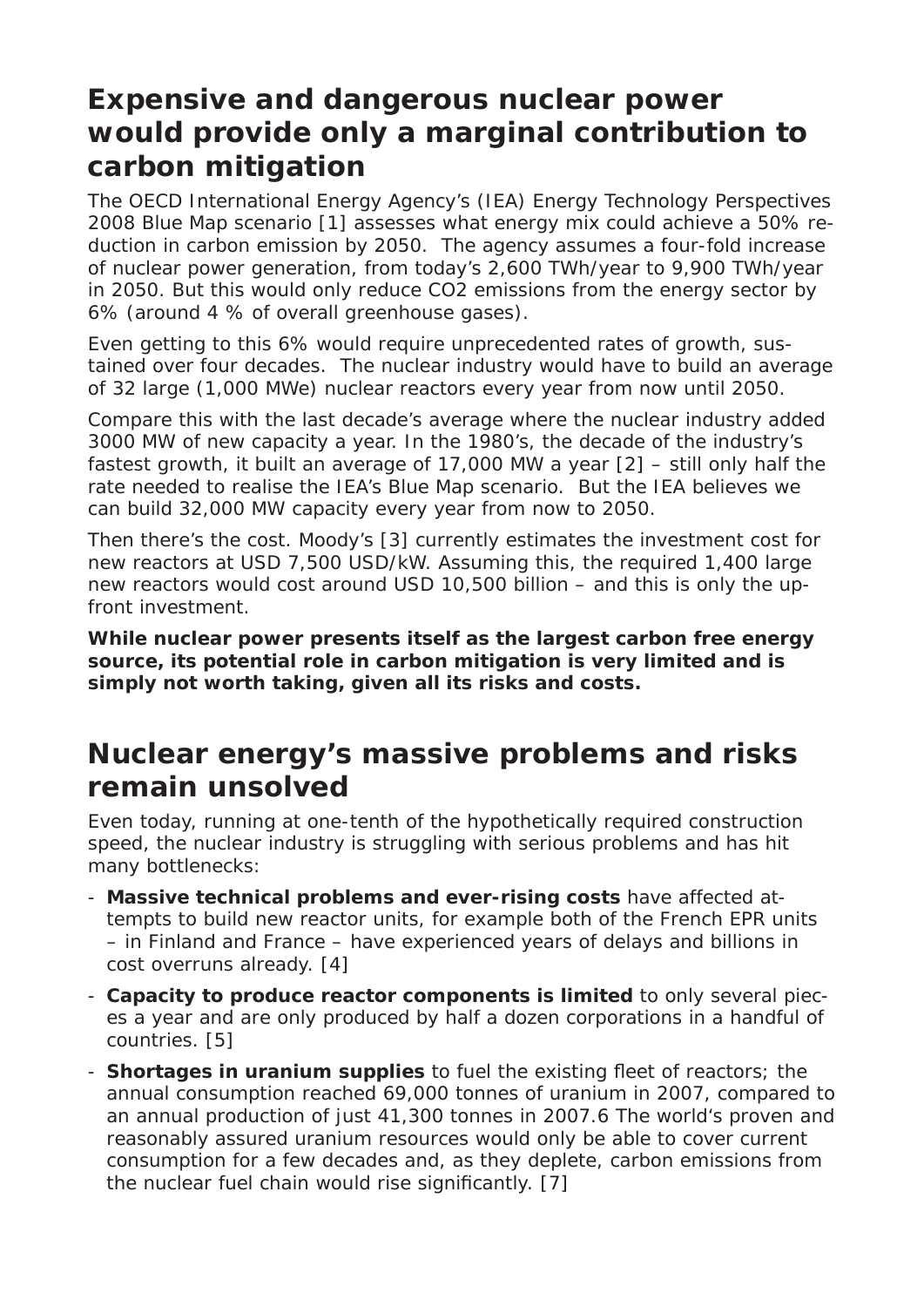- **A crunch for raw materials**, because of the high demand for large volumes of steel and concrete.
- **Negative health effects** of ionising radiation. Recently published peer-reviewed research found statistically high incidence of childhood leukaemia in the close vicinity of nuclear power plants in Germany [8] and the US [9].
- **Dangerous impacts of uranium mining and milling** threatens the lands, communities and health of Indigenous Peoples, many of whom (in Canada, the US, Africa, India and Australia, inter alia) continue to protest the extraction of uranium on or near their homelands and territories
- Lack of qualified engineers, inspectors and personnel to safely manage and oversee operations at the current scale.
- **Long lead-times for projects.** It takes 10 to 15 years, even in countries with developed related infrastructure, to plan, approve, site and build a new reactor, not to mention bringing it online. It would take even longer in countries that are just starting their nuclear programmes.
- - **No safe disposal method for radioactive wastes that** reactors have already produced, despite decades of research and money spent. In the past five years, the estimated costs of radioactive waste disposal grew by USD 40 billion in United States [10] and by GBP 27 billion in the United Kingdom [11] with no guarantees that safe storage, at the end of the day, is really possible.
- **Growing proliferation problems**: As stockpiles of separated plutonium increase, nuclear technologies and materials spread to new countries. International safeguards are under-resourced and structurally weak. It is only a question of time before they become accessible to terrorist groups. One large reactor can produce 200 kgs of plutonium every year - enough for two dozen nuclear weapons.

*All these factors raise additional scepticism about the actual potential of nuclear power to really mitigate greenhouse gases on any useful scale and within a reasonable timeframe.*

### **Nuclear power steals "time and money" that**  would be better invested in energy efficiency **and renewable technologies**

Expensive, dirty and hazardous nuclear power stands in the way of clean and sustainable solutions. It could take USD10 trillion or more to build enough reactors to produce 9,900 TWh of "nuclear electricity" as projected under the International Energy Agency (IEA) 2008 "Blue Map" scenario. Building enough wind farms to produce the same amount of electricity, for example, would cost USD 6 trillion at current prices, for a savings of USD 4 trillion. And, these costs would decrease over time.

Wind power has no associated fuel costs and does not require expensive dismantling of its power plant at the end of its life and long term disposal of radioactive waste as is required in the decommissioning of a nuclear power plant. Other calculations show that, compared to nuclear, wind power at today's costs replaces twice as much carbon per invested dollar and energy efficiency measures three to six times more. [12]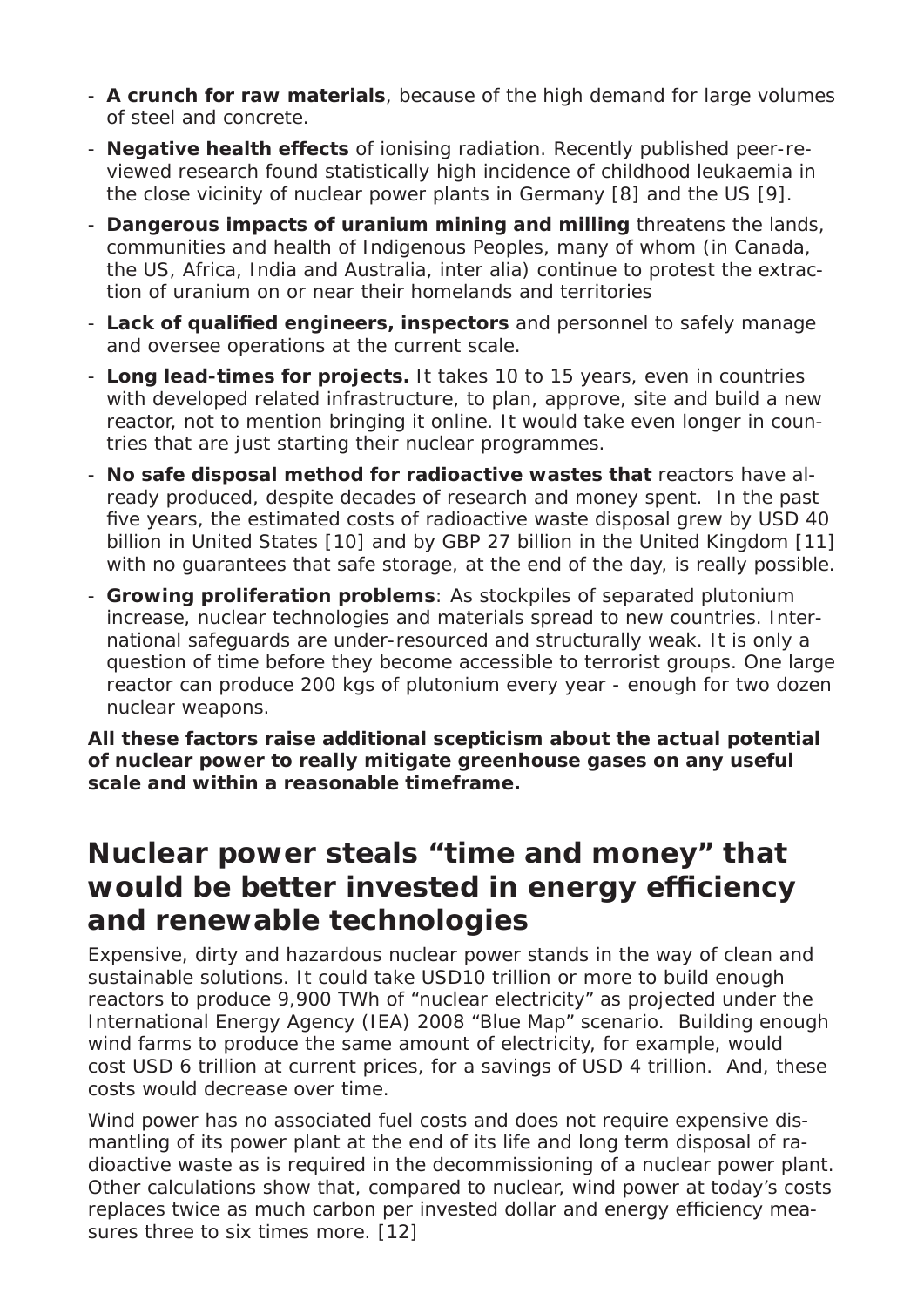Even the IEA's 2008 Blue Map scenario itself shows that, while massive nuclear expansion reduces carbon emissions from the energy sector by 6%, the potential of renewable energy sources is around four times greater, and the potential of energy efficiency six times greater. It is clear by these numbers which technology deserves the priority for investment:





Lastly is the issue of time. Energy efficiency measures can be implemented in months. A wind farm can be planned and built in one year. Nuclear reactors take one to two decades to plan and build.

*Every dollar invested in nuclear power means a dollar less invested in energy effi ciency and renewable energy sources — sources that can not only replace several times more carbon for the same cost, but also achieve the desired carbon reduction more rapidly.*

*Renewable energy sources can easily provide power to remote areas with underdeveloped infrastructure and can be implemented quickly while supporting local job development. In contrast, large nuclear power plants are often not compatible with established grids and infrastructure in developing countries. Various institutions have recently warned developing countries against unrealistic expectations from nuclear energy plans.*

"You should go for it [renewable energy]. It is cheaper than investing in nuclear development."

*– Ferran Tarradellas Espuny, spokesman for the EU Energy Commissioner, speaking about renewable energy projects in South East Asia.*

"Nuclear energy is not the panacea for tackling global warming. Even if you set aside the problem of long-term waste storage and the danger of operator accident and the vulnerability to terrorist attack, you still have two others that are more difficult. The first problem is one of economics..... The second is nuclear weapons proliferation. For eight years when I was in the White House, every problem of weapons proliferation was connected to a reactor program."

*– Al Gore, Former Vice President of the United States, Nobel Peace Prize Winner, 2007*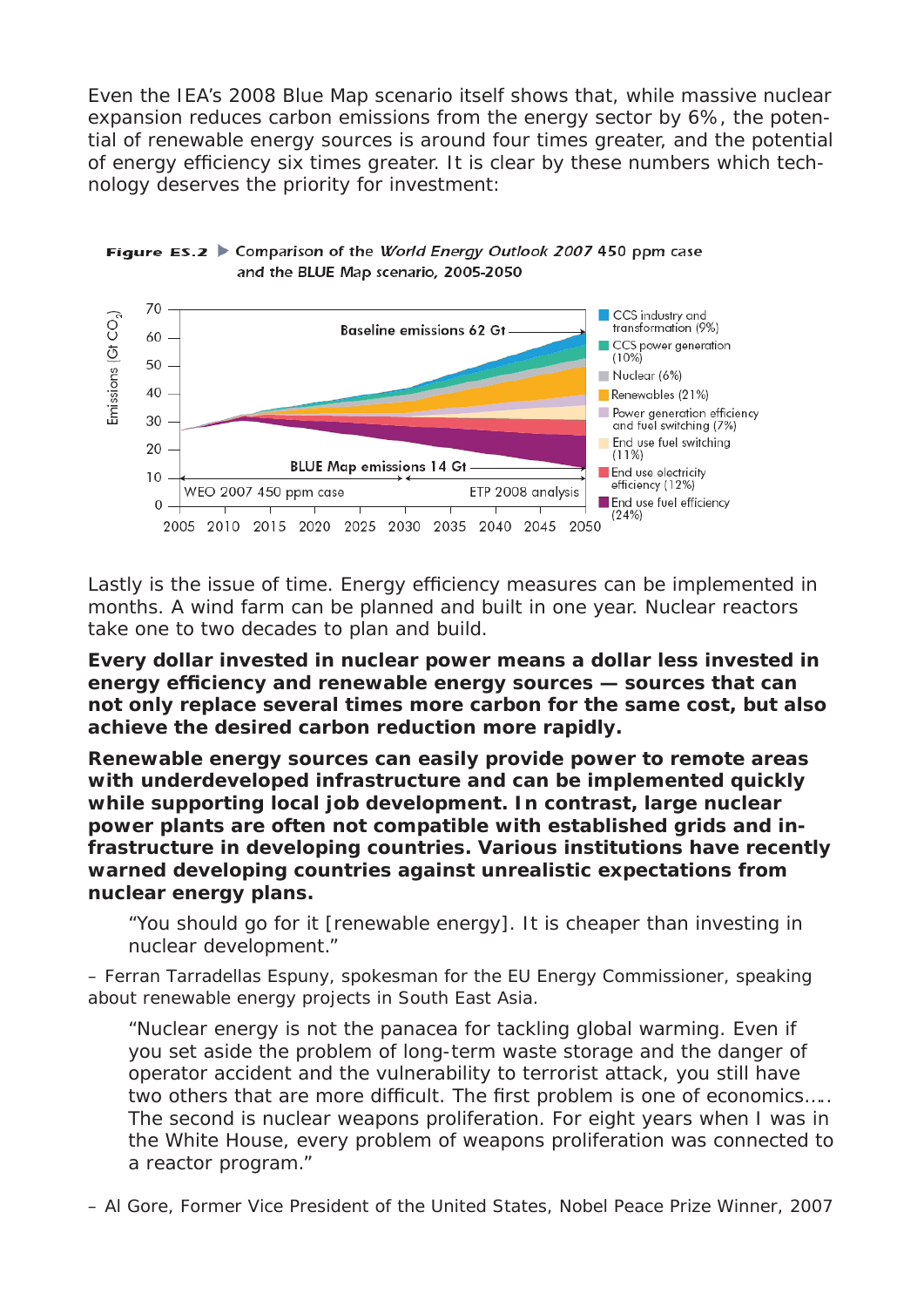**Conclusion: Too little, too late, too expensive, and just too dangerous.**

**Nuclear power is not a suitable answer to climate change and should be removed as an investment option for the Clean Development Mechanism and Joint Implementation strategies.**

References:

- 1 International Energy Agency, Energy Technology Perspectives 2008 (Paris: IEA, 2008)
- 2 International Atomic Energy Agency's PRIS database, http://www.iaea.org/programmes/a2/index. html
- 3 New Nuclear Generating Capacity Potential Credit Implications for U.S. Investor Owned Utilities, Moody's Corporate Finance, May 2008
- 4 Nucleonics Week, Platts, 4 September 2008; Detailed briefings and references at http://www.greenpeace.org
- 5 Platts Nucleonics Week publications; Nuclear Engineering International; http://www.areva.com .
- 6 See World Nuclear Association, online: http://www.world-nuclear.org/info/inf23.html .
- 7 Benjamin Sovacool, "Valuing the greenhouse gas emissions from nuclear power" (2008) 36 Energy Policy 2940.
- 8 Spix C et al, Case-control study on childhood cancer in the vicinity of nuclear power plants in Germany 1980- 2003, European Journal of Cancer (December 2007)
- 9 Joseph Mangano, Janette D. Sherman: Childhood Leukaemia Near Nuclear Installations, European Journal of Cancer Care No 4 Vol 17, July 2008
- 10 Platts, Nuclear Fuel, 11 August 2008.
- 11 Guardian, online: http://www.guardian.co.uk/environment/2008/jul/18/nuclearpower.energy .
- 12 Amory Lovins, The Nuclear Illusion, May 2008.

To endorse our call, or for more information, contact by email or, where indicated, by mobile, in Poznan:

- Nicole Van Gemert and Sabine Bock, Women in Europe for a Common Future (WECF), Nicole Van Gemert at +31 - 6- 229 - 500 -27 (mobile in Poznan) and sabine.bock@wecf.eu, +49 176 228 274 65
- Claire Greensfelder, International Forum on Globalization (IFG), cgreensfelder@ifg.org, +1-510-917-5468 (mobile in Poznan)
- Thomas Breuer, Greenpeace, Thomas.Breuer@de.greenpeace.org, +49 - 171 878 0820 (mobile in Poznan)
- Peer de Rijk and Daniel Meijer, World Information Service on Energy (WISE), wiseamster@antenna.nl, Daniel Meijer +31 6 2525 4065 (mobile in Poznan)
- Vladimir Slivyak, Ecodefence, ecodefense@gmail.com, +7 903 299 7584 (mobile in Poznan)
- Michael Mariotte, Nuclear Information and Resource Service, nirsnet@nirs.org

#### **Please sign on by sending an email to wiseamster@antenna.nl, with your name, city and country.**